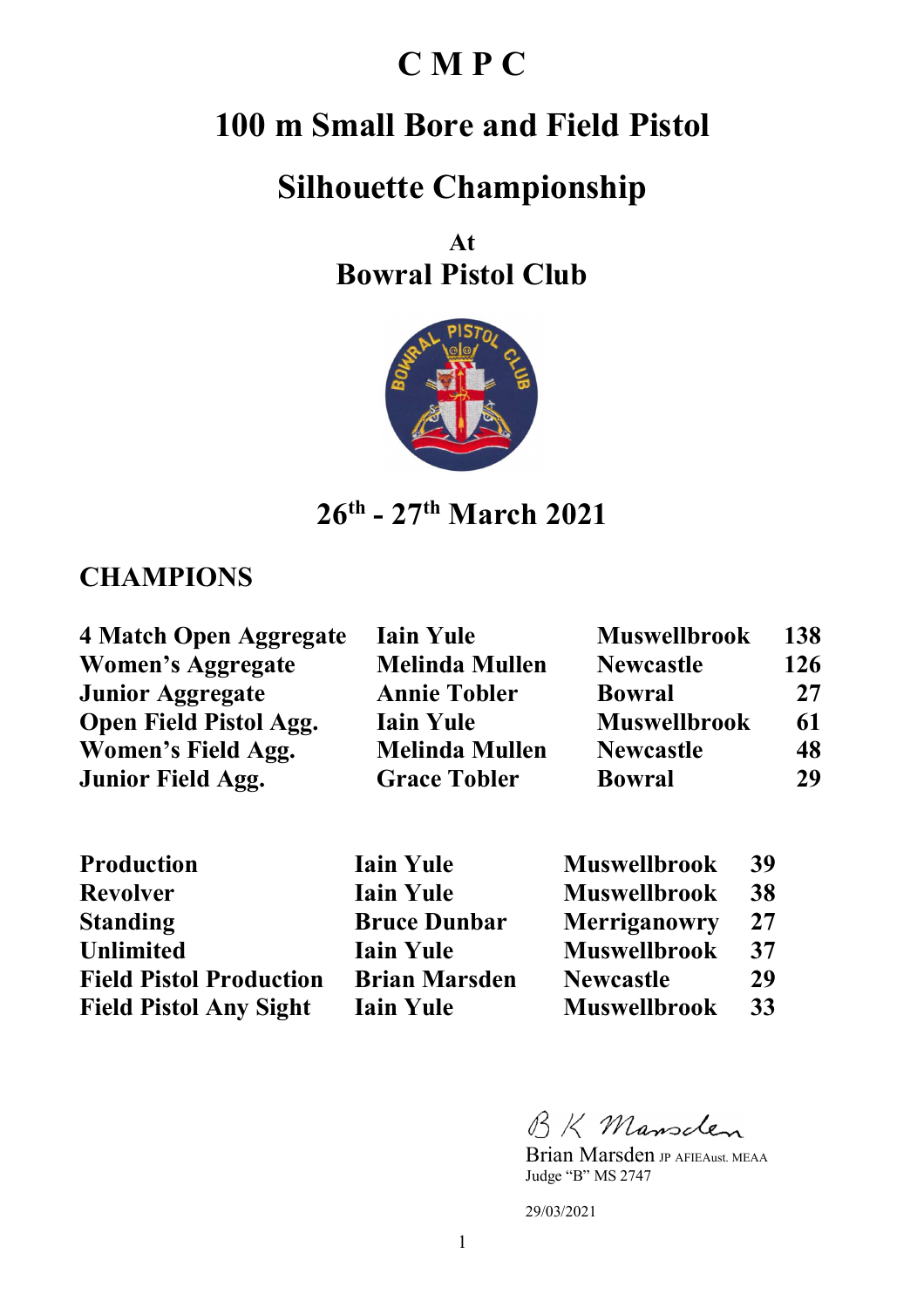## **100m Open Aggregate**

| <b>Aggregate</b> | <b>Top Surname</b> | <b>Name</b>  | Club                | Prod           | <b>Rev</b> | <b>Stand</b>   | Unlim          |
|------------------|--------------------|--------------|---------------------|----------------|------------|----------------|----------------|
| 138              | Yule               | lain         | <b>Muswellbrook</b> | 39             | 38         | 24             | 37             |
| 134              | Arden              | Michael      | Euroa               | 38             | 37         | 24             | 35             |
| 130              | Emery              | Kim          | Mt. Lindseay        | 39             | 35         | 25             | 31             |
| 126              | Mullen             | Melinda      | Newcastle           | 35             | 35         | 27             | 29             |
| 125              | Fischer            | Cheyne       | <b>SSPC ACT</b>     | 39             | 37         | 18             | 31             |
| 120              | Dunbar             | <b>Bruce</b> | Merriganowry        | 38             | 37         | 27             | 18             |
| 111              | Flanigan           | Les          | <b>Bowral</b>       | 33             | 33         | 23             | 22             |
| 98               | Marsden            | <b>Brian</b> | Newcastle           | 27             | 26         | 26             | 19             |
| 97               | Edwards            | Geoff        | Thelmore            | 32             | 28         | 14             | 23             |
| 93               | Murray             | Kirk         | Merriganowry        | 32             | 24         | 16             | 21             |
| 93               | <b>Broch</b>       | Lucy         | Merriganowry        | 29             | 25         | 14             | 25             |
| 91               | <b>Brown</b>       | Richard      | Kurrajong           | 23             | 32         | 11             | 25             |
| 76               | Robinson           | Matt         | Newcastle           | 28             | 14         | 15             | 19             |
| 76               | Pascoe             | Rod          | <b>Bowral</b>       | 21             | 20         | 20             | 15             |
| 72               | <b>Baxter</b>      | Glen         | Endeavour           | 22             | 21         | 18             | 11             |
| 63               | Roberts            | Derek        | Newcastle           | 24             | 18         | 6              | 15             |
| 62               | Howitt             | Paul         | Newcastle           | $\pmb{0}$      | 28         | 16             | 18             |
| 60               | Christian          | Wayne        | SSPC-ACT            | 37             | $\pmb{0}$  | 23             | 0              |
| 53               | Doyle              | Gareth       | Newcastle           | 15             | 22         | $\overline{7}$ | 9              |
| 47               | Himsley            | Scott        | <b>Bowral</b>       | 19             | 17         | 11             | 0              |
| 44               | Carter             | Peter        | <b>Bowral</b>       | 15             | 16         | 6              | $\overline{7}$ |
| 36               | Vallance           | Dean         | <b>Bowral</b>       | $\mathsf 0$    | 20         | $\overline{4}$ | 12             |
| 31               | Harris             | Peter        | <b>Bowral</b>       | $\overline{7}$ | 15         | 9              | $\pmb{0}$      |
| 30               | Tobler             | Robert       | <b>Bowral</b>       | 8              | 8          | 14             | 0              |
| 29               | Davies             | Paul         | SSPC-ACT            | 9              | 10         | 10             | 0              |
| 27               | Tobler             | Annie        | <b>Bowral</b>       | 5              | 12         | $\overline{7}$ | 3              |
| 26               | Tobler             | Grace        | <b>Bowral</b>       | 10             | 9          | 5              | $\overline{2}$ |
| 22               | Violi              | Sam          | Endeavour           | 6              | 11         | 5              | $\mathsf 0$    |
| 18               | Tobler             | Mary         | <b>Bowral</b>       | 10             | 3          | 4              | 1              |
| 17               | Tobler             | Kathy        | <b>Bowral</b>       | 0              | 0          | 17             | 0              |
| 7                | <b>Bannister</b>   | Jacqui       | <b>Bowral</b>       | $\mathbf 0$    | 0          | $\overline{7}$ | 0              |
| 1                | Doyle              | Kylie        | Newcastle           | 1              | 0          | $\mathbf 0$    | 0              |

## **100m Womens Aggregate**

| <b>Aggregate Top Surname</b> |                  | <b>Name</b> | <b>Club</b>   | Prod | Rev | <b>Stand</b> | Unlim |
|------------------------------|------------------|-------------|---------------|------|-----|--------------|-------|
| 126                          | Mullen           | Melinda     | Newcastle     | 35   | 35  | 27           | 29    |
| 93                           | <b>Broch</b>     | Lucy        | Merriganowry  | 29   | 25  | 14           | 25    |
| 27                           | Tobler           | Annie       | Bowral        | 5    | 12  |              | 3     |
| 26                           | Tobler           | Grace       | Bowral        | 10   | 9   | 5            | 2     |
| 18                           | Tobler           | Mary        | <b>Bowral</b> | 10   | 3   | 4            |       |
| 17                           | Tobler           | Kathy       | Bowral        | 0    | 0   | 17           | 0     |
| 7                            | <b>Bannister</b> | Jacqui      | Bowral        | 0    | 0   |              | 0     |
|                              | Doyle            | Kylie       | Newcastle     | 1    | 0   | 0            | 0     |

## **100m Juniors Aggregate**

|    | Aggregate Top Surname Name |       | <b>Club</b> | Prod        | <b>Rev</b> | Stand       | <b>Unlim</b> |
|----|----------------------------|-------|-------------|-------------|------------|-------------|--------------|
| 27 | 0 Tobler                   | Annie | Bowral      | $5^{\circ}$ |            | 12 7 3      |              |
| 26 | 0 Tobler                   | Grace | Bowral      | 10 I        | 9          | $5^{\circ}$ | -2           |
| 18 | 0 Tobler                   | Marv  | Bowral      | 10          | $\sim$ 3   |             | 4 1          |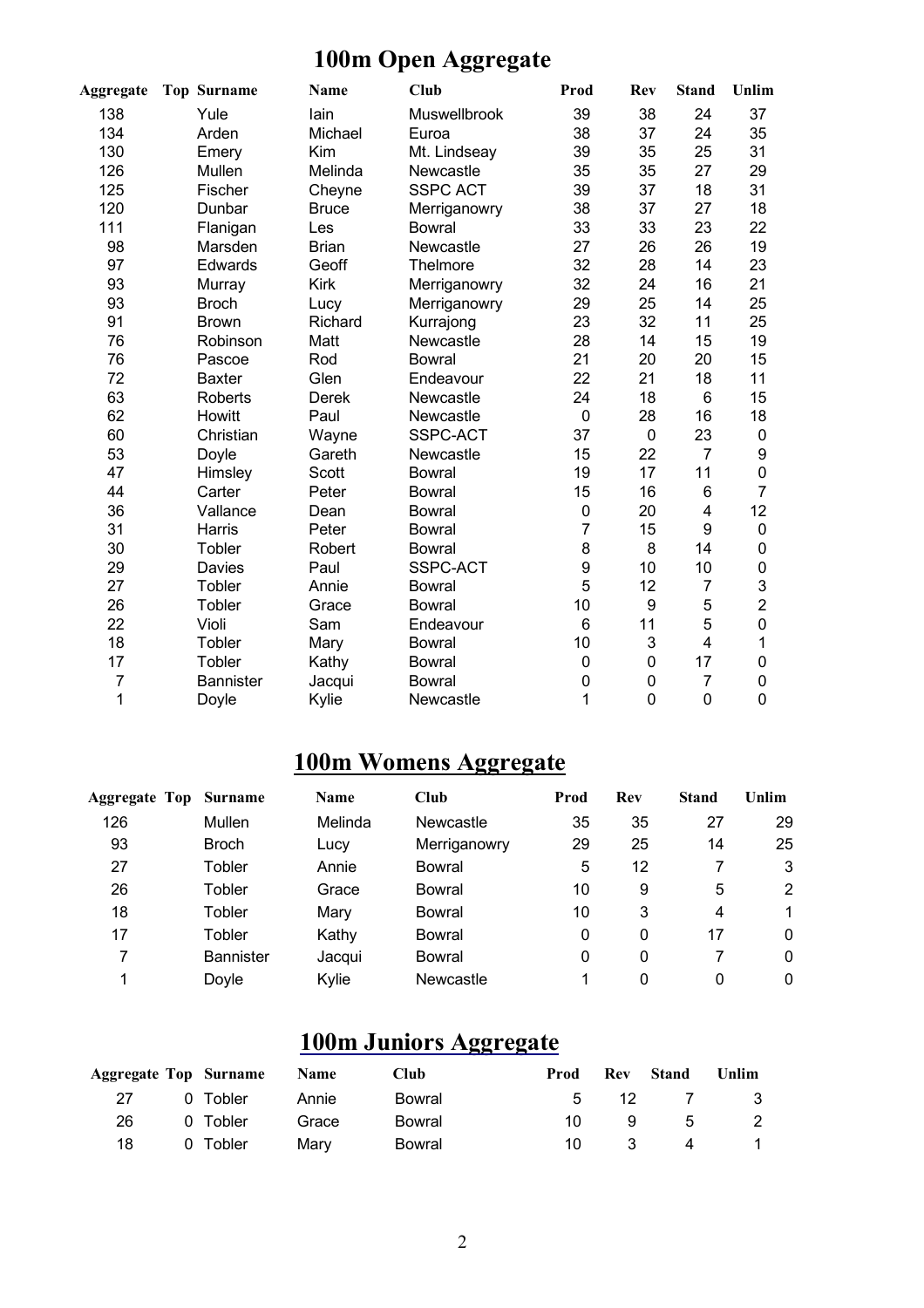## **Field Pistol Aggregate**

| Aggregate | Surname       | Club<br>Name |                 | Production | Any Sight               |
|-----------|---------------|--------------|-----------------|------------|-------------------------|
| 61        | Yule          | lain         | Muswellbrook    | 28         | 33                      |
| 55        | Emery         | Kim          | Mt. Lindseay    | 26         | 29                      |
| 54        | Arden         | Michael      | Euroa           | 27         | 27                      |
| 51        | Marsden       | <b>Brian</b> | Newcastle       | 29         | 22                      |
| 50        | Dunbar        | <b>Bruce</b> | Merriganowry    | 26         | 24                      |
| 48        | Mullen        | Melinda      | Newcastle       | 23         | 25                      |
| 45        | Murray        | Kirk         | Merriganowry    | 22         | 23                      |
| 37        | Fischer       | Cheyne       | <b>SSPC ACT</b> | 15         | 22                      |
| 36        | Flanigan      | Les          | <b>Bowral</b>   | 15         | 21                      |
| 35        | Harris        | Peter        | <b>Bowral</b>   | 16         | 19                      |
| 35        | <b>Baxter</b> | Glen         | Endeavour       | 16         | 19                      |
| 34        | Rayner        | Jenny        | Merriganowry    | 17         | 17                      |
| 33        | Howitt        | Paul         | Newcastle       | 16         | 17                      |
| 32        | Robinson      | Matt         | Newcastle       | 14         | 18                      |
| 29        | Edwards       | Geoff        | Thelmore        | 14         | 15                      |
| 29        | Tobler        | Grace        | <b>Bowral</b>   | 12         | 17                      |
| 26        | Tobler        | Robert       | <b>Bowral</b>   | 9          | 17                      |
| 24        | Doyle         | Gareth       | Newcastle       | 11         | 13                      |
| 24        | Christian     | Wayne        | SSPC-ACT        | 24         | $\mathbf 0$             |
| 23        | <b>Brown</b>  | Richard      | Kurrajong       | 9          | 14                      |
| 16        | Doyle         | Kylie        | Newcastle       | 16         | $\mathbf 0$             |
| 16        | Roberts       | Derek        | Newcastle       | 10         | $\,6$                   |
| 10        | Violi         | Sam          | Endeavour       | 6          | $\overline{\mathbf{4}}$ |
| 7         | Vallance      | Dean         | <b>Bowral</b>   | 7          | $\mathbf 0$             |

## **Ladies' Field Pistol Aggregate**

| Aggregate | Surname      | <b>Name</b> | Club         | <b>Production</b> | <b>Any Sight</b> |
|-----------|--------------|-------------|--------------|-------------------|------------------|
| 48        | Mullen       | Melinda     | Newcastle    | 23                | 25               |
| 34        | Ravner       | Jenny       | Merriganowry |                   |                  |
| 29        | $\tau$ obler | Grace       | Bowral       | 12                |                  |

## **Junior's Field Pistol Aggregate**

| <b>Aggregate</b> | <b>Surname</b> | <b>Name</b> | Club   | <b>Production</b> Any Sight |  |
|------------------|----------------|-------------|--------|-----------------------------|--|
| 29               | $\tau$ obler   | Grace       | Bowral |                             |  |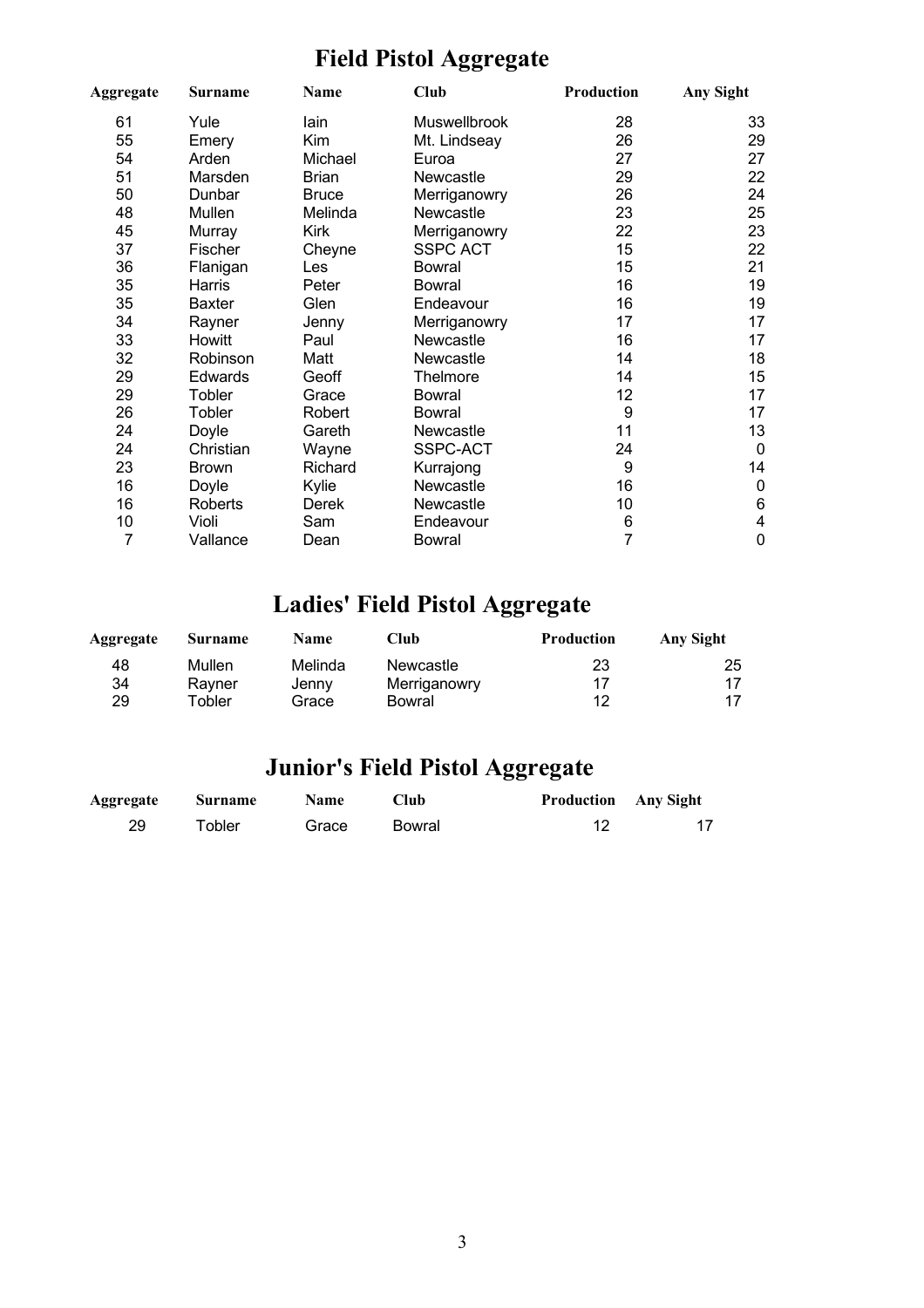| Name         | <b>Surname</b> | Club                | Grade Grade | <b>Total</b>   | <b>Top</b>   | Chick Pig Turk Ram |                  |                         |                |
|--------------|----------------|---------------------|-------------|----------------|--------------|--------------------|------------------|-------------------------|----------------|
| lain         | Yule           | <b>Muswellbrook</b> | <b>INT</b>  | 39             | $\mathbf{1}$ | 10                 | 10               | 9                       | 10             |
| Cheyne       | Fischer        | <b>SSPC ACT</b>     | <b>INT</b>  | 39             | 2            | 10                 | 10               | 9                       | 10             |
| Kim          | Emery          | Mt. Lindseay        | <b>INT</b>  | 39             | 3            | 10                 | 10               | 9                       | 10             |
| Bruce        | Dunbar         | Merriganowry        | <b>INT</b>  | 38             |              | 10                 | $\boldsymbol{9}$ | 10                      | 9              |
| Michael      | Arden          | Euroa               | <b>INT</b>  | 38             |              | 10                 | 10               | 10                      | 8              |
| Wayne        | Christian      | SSPC-ACT            | <b>INT</b>  | 37             |              | 10                 | 10               | 8                       | 9              |
| Melinda      | Mullen         | Newcastle           | <b>AAA</b>  | 35             |              | 10                 | $\boldsymbol{9}$ | 10                      | 6              |
| Les          | Flanigan       | Bowral              | <b>INT</b>  | 33             |              | 9                  | 9                | $6\phantom{1}$          | 9              |
| Geoff        | Edwards        | Thelmore            | <b>AAA</b>  | 32             |              | 10                 | 9                | $\overline{7}$          | 6              |
| <b>Kirk</b>  | Murray         | Merriganowry        | <b>INT</b>  | 32             |              | 9                  | 10               | 8                       | 5              |
| Lucy         | <b>Broch</b>   | Merriganowry        | <b>AAA</b>  | 29             |              | 8                  | 9                | 6                       | 6              |
| Matt         | Robinson       | Newcastle           | AA          | 28             |              | 5                  | 10               | 8                       | 5              |
| <b>Brian</b> | Marsden        | Newcastle           | <b>AAA</b>  | 27             |              | 8                  | 8                | 9                       | $\overline{2}$ |
| <b>Derek</b> | Roberts        | Newcastle           | AA          | 24             |              | 9                  | 5                | 5                       | 5              |
| Richard      | Brown          | Kurrajong           | <b>INT</b>  | 23             |              | 5                  | 5                | 9                       | 4              |
| Glen         | Baxter         | Endeavour           | <b>AAA</b>  | 22             |              | 6                  | 8                | 3                       | 5              |
| Rod          | Pascoe         | <b>Bowral</b>       | AA          | 21             |              | 9                  | 6                | 5                       | $\mathbf{1}$   |
| Scott        | Himsley        | <b>Bowral</b>       | B           | 19             |              | 8                  | 5                | 5                       | $\mathbf{1}$   |
| Peter        | Carter         | <b>Bowral</b>       | B           | 15             |              | 4                  | $\overline{4}$   | $\overline{\mathbf{4}}$ | 3              |
| Gareth       | Doyle          | Newcastle           | B           | 15             |              | 5                  | 3                | $\overline{4}$          | 3              |
| Grace        | Tobler         | <b>Bowral</b>       | B           | 10             |              | 5                  | $\overline{2}$   | $\mathbf{1}$            | $\overline{2}$ |
| Mary         | Tobler         | <b>Bowral</b>       | B           | 10             |              | 3                  | 5                | $\overline{0}$          | $\overline{2}$ |
| Paul         | Davies         | SSPC-ACT            | AA          | 9              |              | $\overline{2}$     | 1                | $\overline{2}$          | $\overline{4}$ |
| Robert       | Tobler         | <b>Bowral</b>       | B           | 8              |              | 3                  | $\overline{2}$   | $\overline{2}$          | $\mathbf{1}$   |
| Peter        | Harris         | Bowral              | B           | $\overline{7}$ |              | 4                  | $\mathbf 0$      | 1                       | $\overline{2}$ |
| Sam          | Violi          | Endeavour           | AA          | 6              |              | 3                  | $\overline{2}$   | 0                       | $\mathbf{1}$   |
| Annie        | Tobler         | Bowral              | B           | 5              |              | $\overline{2}$     | $\overline{2}$   | 1                       | 0              |
| Kylie        | Doyle          | Newcastle           | B           | 1              |              | $\mathbf{1}$       | $\mathbf 0$      | $\overline{0}$          | 0              |

#### **100m Revolver Off Gun**

| <b>Name</b>  | <b>Surname</b> | <b>Club</b>     | Grade Grade | Total | Top | Chick Pig Turk Ram |    |   |   |
|--------------|----------------|-----------------|-------------|-------|-----|--------------------|----|---|---|
| lain         | Yule           | Muswellbrook    | <b>INT</b>  | 38    |     | 10                 | 10 | 9 | 9 |
| Michael      | Arden          | Euroa           | <b>INT</b>  | 37    |     | 10                 | 10 | 8 | 9 |
| <b>Bruce</b> | Dunbar         | Merriganowry    | <b>INT</b>  | 37    |     | 10                 | 10 | 8 | 9 |
| Cheyne       | Fischer        | <b>SSPC ACT</b> | <b>INT</b>  | 37    |     | 10                 | 10 | 8 | 9 |
| Kim          | Emery          | Mt. Lindseay    | <b>INT</b>  | 35    |     | 10                 | 9  | 7 | 9 |
| Melinda      | Mullen         | Newcastle       | AAA         | 35    |     | 10                 | 10 | 8 | 7 |
| Les          | Flanigan       | Bowral          | <b>INT</b>  | 33    |     | 8                  | 10 | 7 | 8 |
| Richard      | <b>Brown</b>   | Kurrajong       | <b>INT</b>  | 32    |     | 9                  | 9  | 8 | 6 |
| Paul         | Howitt         | Newcastle       | AA          | 28    |     | 10                 | 7  | 6 | 5 |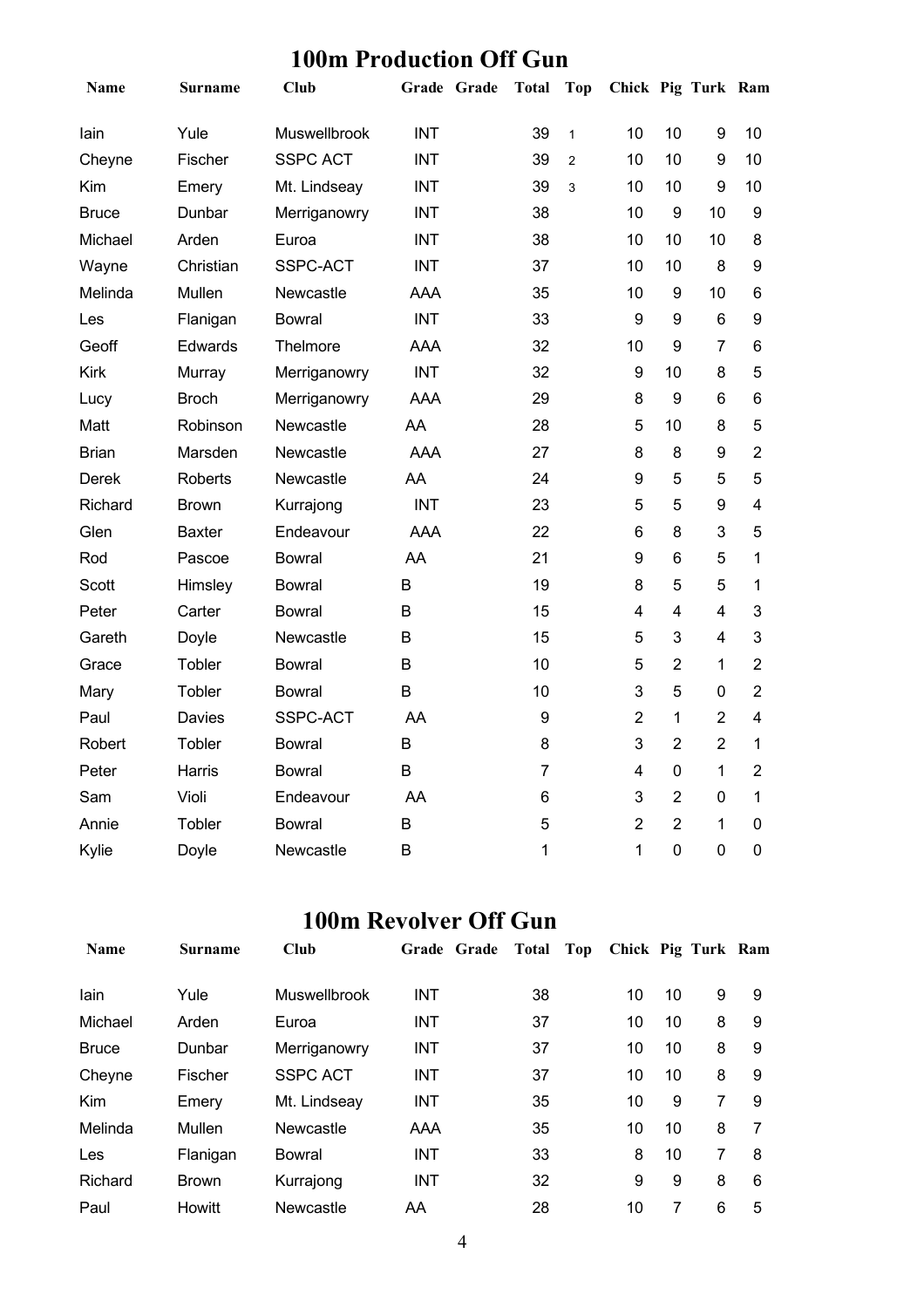| Geoff        | Edwards       | Thelmore      | AAA        | 28          | 8               | 10             | 5              | 5              |
|--------------|---------------|---------------|------------|-------------|-----------------|----------------|----------------|----------------|
| <b>Brian</b> | Marsden       | Newcastle     | AAA        | 26          | 9               | 8              | 4              | 5              |
| Lucy         | <b>Broch</b>  | Merriganowry  | AAA        | 25          | 9               | 8              | 5              | 3              |
| <b>Kirk</b>  | Murray        | Merriganowry  | <b>AAA</b> | 24          | 5               | 8              | 5              | 6              |
| Gareth       | Doyle         | Newcastle     | B          | 22          | 9               | 8              | 3              | $\overline{2}$ |
| Glen         | <b>Baxter</b> | Endeavour     | AAA        | 21          | 6               | 7              | 4              | 4              |
| Rod          | Pascoe        | <b>Bowral</b> | AA         | 20          | 8               | $\overline{7}$ | $\overline{2}$ | 3              |
| Dean         | Vallance      | <b>Bowral</b> | A          | 20          | 5               | 7              | 6              | $\overline{2}$ |
| Derek        | Roberts       | Newcastle     | AA         | 18          | 6               | 6              | $\overline{2}$ | 4              |
| Scott        | Himsley       | <b>Bowral</b> | B          | 17          | 8               | 5              | 1              | 3              |
| Peter        | Carter        | <b>Bowral</b> | B          | 16          | 6               | 6              | 4              | 0              |
| Peter        | Harris        | <b>Bowral</b> | B          | 15          | 3               | $\overline{7}$ | 1              | 4              |
| Matt         | Robinson      | Newcastle     | AA         | 14          | 6               | $\overline{7}$ | 1              | 0              |
| Annie        | Tobler        | <b>Bowral</b> | B          | 12          | $6\phantom{1}6$ | 4              | $\overline{0}$ | $\overline{2}$ |
| Sam          | Violi         | Endeavour     | AA         | 11          | 4               | $\overline{2}$ | 4              | 1              |
| Paul         | Davies        | SSPC-ACT      | AA         | 10          | $\overline{2}$  | 4              | 1              | 3              |
| Grace        | Tobler        | <b>Bowral</b> | B          | 9           | 4               | 3              | $\overline{2}$ | 0              |
| Robert       | Tobler        | Bowral        | B          | 8           | $\overline{2}$  | $\overline{2}$ | $\overline{2}$ | $\overline{2}$ |
| Mary         | Tobler        | <b>Bowral</b> | B          | 3           | $\mathbf 0$     | $\overline{2}$ | 0              | 1              |
| Kylie        | Doyle         | Newcastle     | B          | $\mathbf 0$ | $\mathbf 0$     | 0              | 0              | 0              |

# **100m Standing Off Gun**

| Name         | <b>Surname</b> | <b>Club</b>     | Grade Grade | <b>Total</b> | <b>Top</b>     | Chick Pig Turk Ram |                 |                         |                         |
|--------------|----------------|-----------------|-------------|--------------|----------------|--------------------|-----------------|-------------------------|-------------------------|
| <b>Bruce</b> | Dunbar         | Merriganowry    | <b>INT</b>  | 27           | $\mathbf{1}$   | 9                  | 8               | 4                       | 6                       |
| Melinda      | Mullen         | Newcastle       | <b>INT</b>  | 27           | $\overline{2}$ | 8                  | 6               | 8                       | 5                       |
| <b>Brian</b> | Marsden        | Newcastle       | AAA         | 26           |                | 6                  | 8               | 6                       | $6\phantom{1}$          |
| Kim          | Emery          | Mt. Lindseay    | <b>INT</b>  | 25           |                | 8                  | $\overline{7}$  | 4                       | 6                       |
| lain         | Yule           | Muswellbrook    | <b>INT</b>  | 24           |                | 6                  | 8               | 3                       | 7                       |
| Michael      | Arden          | Euroa           | <b>AAA</b>  | 24           |                | 10                 | $\overline{7}$  | 3                       | $\overline{\mathbf{4}}$ |
| Wayne        | Christian      | SSPC-ACT        | <b>AAA</b>  | 23           |                | 6                  | $6\phantom{1}6$ | $\overline{\mathbf{4}}$ | 7                       |
| Les          | Flanigan       | <b>Bowral</b>   | <b>AAA</b>  | 23           |                | $6\phantom{1}6$    | $\overline{7}$  | 6                       | 4                       |
| Rod          | Pascoe         | <b>Bowral</b>   | <b>AAA</b>  | 20           |                | 8                  | $\overline{7}$  | $\overline{2}$          | 3                       |
| Cheyne       | Fischer        | <b>SSPC ACT</b> | AA          | 18           |                | 6                  | $6\phantom{1}6$ | 3                       | 3                       |
| Glen         | <b>Baxter</b>  | Endeavour       | AAA         | 18           |                | $\overline{7}$     | 5               | 3                       | 3                       |
| Kathy        | Tobler         | <b>Bowral</b>   | A           | 17           |                | 5                  | 5               | 4                       | 3                       |
| Paul         | Howitt         | Newcastle       | AA          | 16           |                | 3                  | 8               | $\overline{2}$          | 3                       |
| <b>Kirk</b>  | Murray         | Merriganowry    | <b>AAA</b>  | 16           |                | 5                  | 6               | 3                       | $\overline{2}$          |
| Matt         | Robinson       | Newcastle       | AAA         | 15           |                | 3                  | 6               | $\overline{2}$          | 4                       |
| Robert       | Tobler         | <b>Bowral</b>   | B           | 14           |                | 4                  | 5               | 3                       | $\overline{2}$          |
| Geoff        | Edwards        | Thelmore        | AAA         | 14           |                | 4                  | $\overline{7}$  | 1                       | $\overline{2}$          |
| Lucy         | <b>Broch</b>   | Merriganowry    | AAA         | 14           |                | 5                  | 5               | 3                       | 1                       |
| Richard      | <b>Brown</b>   | Kurrajong       | AA          | 11           |                | 4                  | 3               | 3                       | 1                       |
| Scott        | Himsley        | <b>Bowral</b>   | Α           | 11           |                | 4                  | 4               | $\overline{2}$          | 1                       |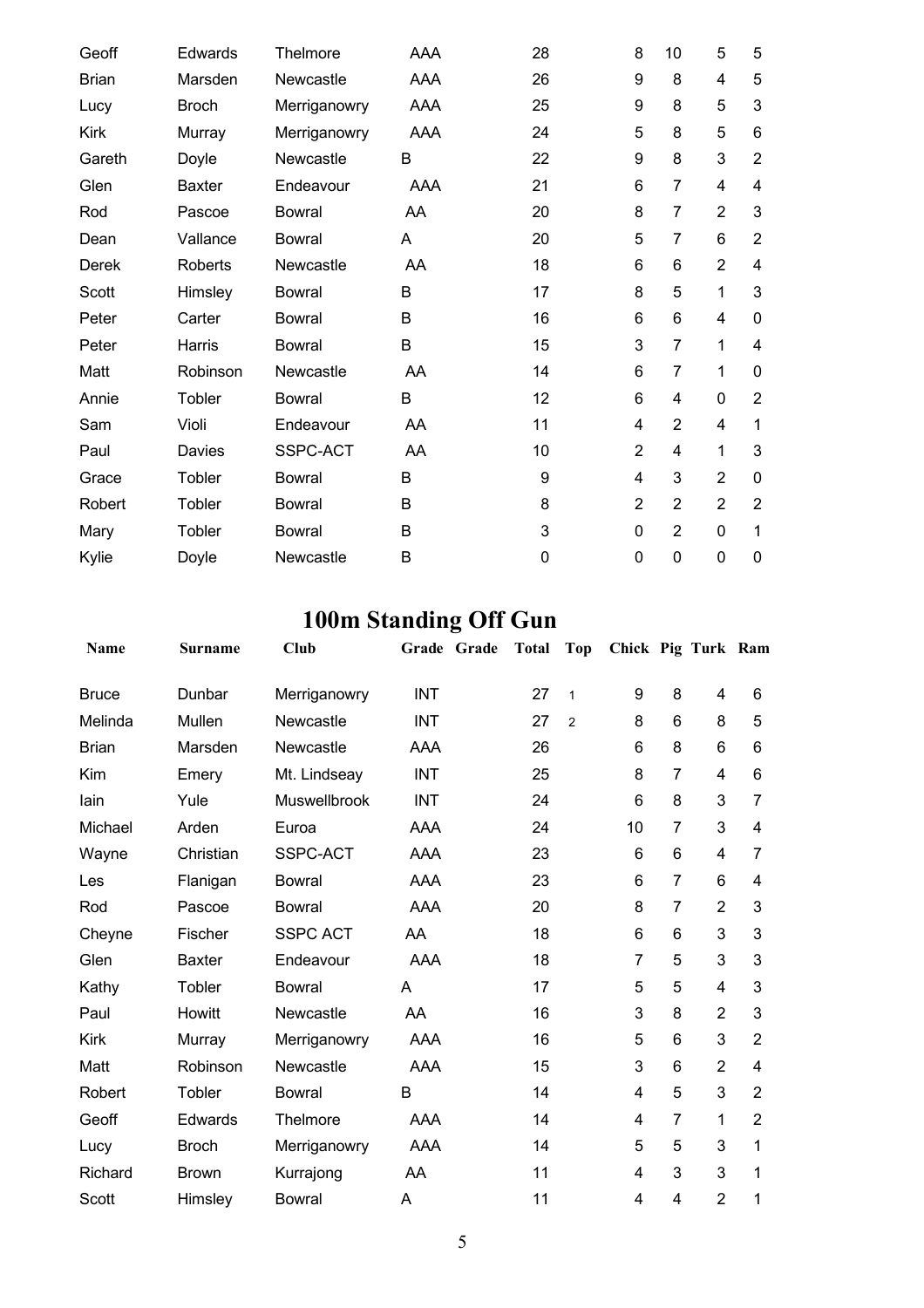| Paul   | <b>Davies</b>    | SSPC-ACT      | AA | 10 | $\overline{2}$ | 3              | $\overline{2}$ | 3 |
|--------|------------------|---------------|----|----|----------------|----------------|----------------|---|
| Peter  | Harris           | Bowral        | A  | 9  | 4              | 1              | 3              |   |
| Annie  | Tobler           | <b>Bowral</b> | Α  | 7  | $\overline{2}$ | 1              | 3              |   |
| Jacqui | <b>Bannister</b> | Bowral        | A  | 7  | 5              | 1              | 1              | 0 |
| Gareth | Doyle            | Newcastle     | B  | 7  | 5              | 1              |                | 0 |
| Derek  | Roberts          | Newcastle     | A  | 6  | 3              | 1              |                |   |
| Peter  | Carter           | Bowral        | A  | 6  | 3              | 2              | 1              | 0 |
| Grace  | Tobler           | <b>Bowral</b> | A  | 5  | 1              | 1              | 1              | 2 |
| Sam    | Violi            | Endeavour     | AA | 5  | 4              | $\Omega$       | $\mathbf 0$    | 1 |
| Mary   | Tobler           | <b>Bowral</b> | B  | 4  | 1              | 1              | $\mathbf 0$    | 2 |
| Dean   | Vallance         | <b>Bowral</b> | B  | 4  | 1              | $\overline{2}$ | $\mathbf 0$    | 1 |
| Kylie  | Doyle            | Newcastle     | В  | 0  | 0              | 0              | $\mathbf{0}$   | 0 |

## **100m Unlimited Off Gun**

| Name         | <b>Surname</b> | <b>Club</b>     | Grade      | Grade Total    | <b>Top</b><br><b>Chick</b> | Pig                     | Turk Ram                |                         |
|--------------|----------------|-----------------|------------|----------------|----------------------------|-------------------------|-------------------------|-------------------------|
| lain         | Yule           | Muswellbrook    | <b>AAA</b> | 37             | 10                         | 9                       | 8                       | 10                      |
| Michael      | Arden          | Euroa           | <b>AAA</b> | 35             | 10                         | 9                       | 8                       | 8                       |
| Cheyne       | Fischer        | <b>SSPC ACT</b> | <b>AAA</b> | 31             | 10                         | 8                       | 5                       | 8                       |
| Kim          | Emery          | Mt. Lindseay    | <b>INT</b> | 31             | 9                          | 10                      | 5                       | $\overline{7}$          |
| Melinda      | Mullen         | Newcastle       | AA         | 29             | 9                          | $\overline{7}$          | 6                       | $\overline{7}$          |
| Richard      | <b>Brown</b>   | Kurrajong       | AAA        | 25             | $\overline{7}$             | 8                       | 4                       | 6                       |
| Lucy         | <b>Broch</b>   | Merriganowry    | AA         | 25             | 10                         | 5                       | $\overline{\mathbf{4}}$ | 6                       |
| Geoff        | <b>Edwards</b> | Thelmore        | AA         | 23             | $\overline{7}$             | 8                       | 3                       | 5                       |
| Les          | Flanigan       | <b>Bowral</b>   | A          | 22             | 9                          | 8                       | $\overline{2}$          | 3                       |
| <b>Kirk</b>  | Murray         | Merriganowry    | AA         | 21             | 5                          | 6                       | 5                       | 5                       |
| <b>Brian</b> | Marsden        | Newcastle       | AA         | 19             | 8                          | 3                       | $\overline{2}$          | 6                       |
| Matt         | Robinson       | Newcastle       | A          | 19             | 6                          | 5                       | $\overline{\mathbf{4}}$ | 4                       |
| Paul         | Howitt         | Newcastle       | AA         | 18             | 6                          | 7                       | 3                       | $\overline{2}$          |
| <b>Bruce</b> | Dunbar         | Merriganowry    | <b>AAA</b> | 18             | $\overline{7}$             | 9                       | $\overline{2}$          | $\pmb{0}$               |
| <b>Derek</b> | <b>Roberts</b> | Newcastle       | A          | 15             | 5                          | 4                       | $\overline{2}$          | $\overline{\mathbf{4}}$ |
| Rod          | Pascoe         | <b>Bowral</b>   | AA         | 15             | 5                          | $\overline{\mathbf{4}}$ | 5                       | $\mathbf{1}$            |
| Dean         | Vallance       | Bowral          | B          | 12             | 4                          | 5                       | $\mathbf 0$             | 3                       |
| Glen         | <b>Baxter</b>  | Endeavour       | A          | 11             | 4                          | 5                       | 1                       | $\mathbf{1}$            |
| Gareth       | Doyle          | Newcastle       | B          | 9              | 3                          | 6                       | 0                       | $\pmb{0}$               |
| Peter        | Carter         | <b>Bowral</b>   | B          | $\overline{7}$ | 3                          | $\overline{2}$          | $\mathbf{1}$            | 1                       |
| Annie        | Tobler         | <b>Bowral</b>   | B          | 3              | 3                          | 0                       | 0                       | $\mathbf 0$             |
| Grace        | Tobler         | Bowral          | B          | $\overline{2}$ | 0                          | $\mathbf{1}$            | 0                       | $\mathbf 1$             |
| Mary         | Tobler         | <b>Bowral</b>   | B          | 1              | 0                          | 0                       | 0                       | $\mathbf{1}$            |
| Kylie        | Doyle          | Newcastle       | B          | 0              | 0                          | 0                       | 0                       | $\pmb{0}$               |
| Sam          | Violi          | Endeavour       | B          | 0              | 0                          | 0                       | 0                       | $\pmb{0}$               |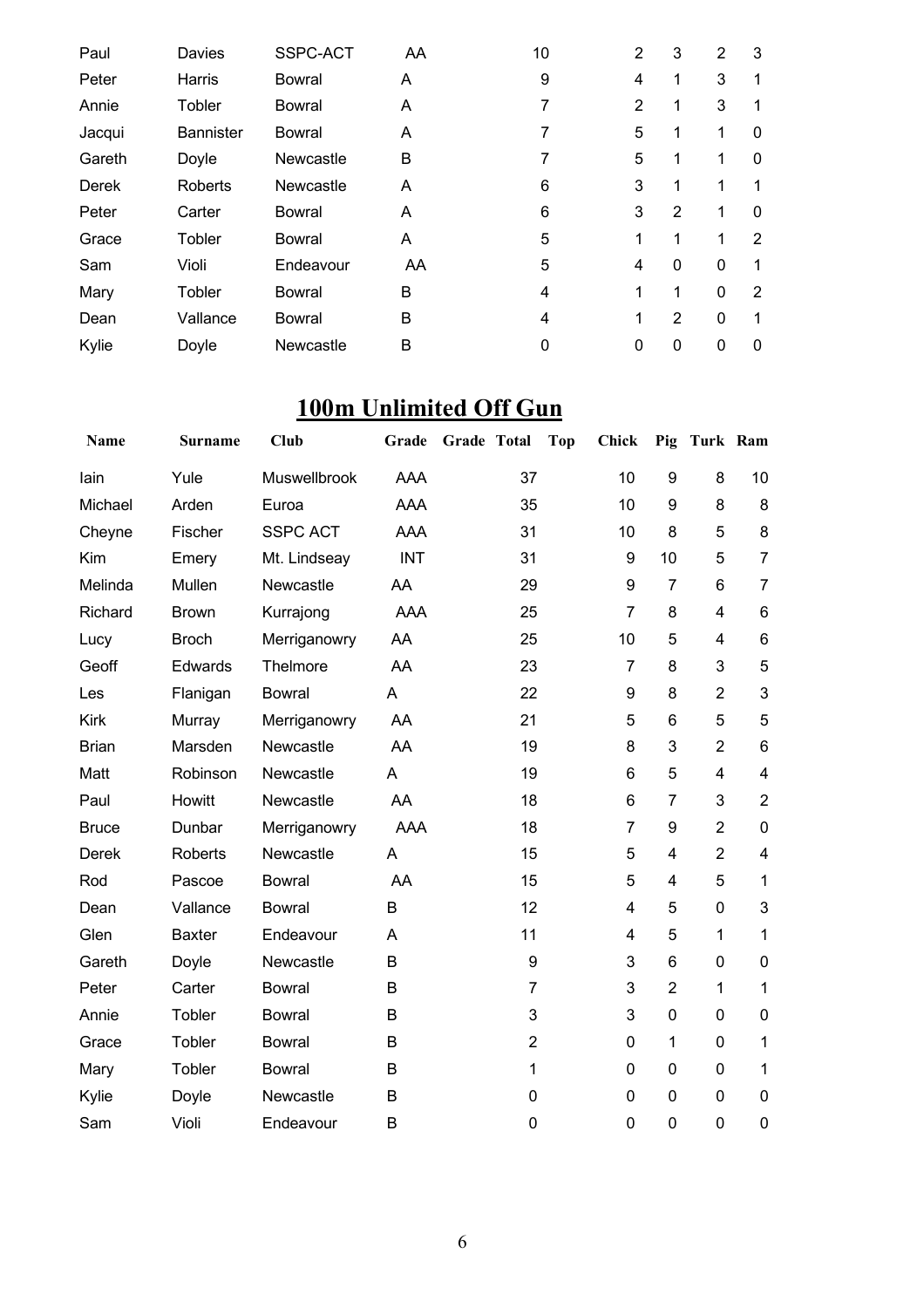| TRA TRADITIONALIDA ON<br>uu |                |                 |            |             |                  |            |                    |                |                |                          |
|-----------------------------|----------------|-----------------|------------|-------------|------------------|------------|--------------------|----------------|----------------|--------------------------|
| Name                        | <b>Surname</b> | <b>Club</b>     |            | Grade Grade | <b>Total</b>     | <b>Top</b> | Chick Pig Turk Ram |                |                |                          |
| <b>Brian</b>                | Marsden        | Newcastle       | <b>AAA</b> |             | 29               |            | 9                  | 9              | 4              | $\overline{7}$           |
| lain                        | Yule           | Muswellbrook    | <b>INT</b> |             | 28               |            | 10                 | 8              | 7              | 3                        |
| Michael                     | Arden          | Euroa           | <b>INT</b> |             | 27               |            | 9                  | 8              | 4              | 6                        |
| <b>Bruce</b>                | Dunbar         | Merriganowry    | <b>INT</b> |             | 26               |            | 8                  | 8              | 3              | $\overline{7}$           |
| Kim                         | Emery          | Mt. Lindseay    | <b>INT</b> |             | 26               |            | $\overline{7}$     | $\overline{7}$ | $\overline{7}$ | 5                        |
| Wayne                       | Christian      | SSPC-ACT        | <b>AAA</b> |             | 24               |            | 8                  | 9              | 3              | $\overline{4}$           |
| Melinda                     | Mullen         | Newcastle       | AAA        |             | 23               |            | 9                  | 6              | $\overline{2}$ | 6                        |
| <b>Kirk</b>                 | Murray         | Merriganowry    | <b>AAA</b> |             | 22               |            | 3                  | 6              | 6              | 7                        |
| Jenny                       | Rayner         | Merriganowry    | AA         |             | 17               |            | $\overline{2}$     | 6              | $\overline{2}$ | $\overline{7}$           |
| Peter                       | Harris         | <b>Bowral</b>   | A          |             | 16               |            | 4                  | 4              | 3              | 5                        |
| Glen                        | <b>Baxter</b>  | Endeavour       | AA         |             | 16               |            | $\overline{7}$     | 3              | $\overline{2}$ | $\overline{\mathcal{A}}$ |
| Kylie                       | Doyle          | Newcastle       | <b>AAA</b> |             | 16               |            | 5                  | 5              | 3              | 3                        |
| Paul                        | Howitt         | Newcastle       | <b>AAA</b> |             | 16               |            | 5                  | 5              | 3              | 3                        |
| Cheyne                      | Fischer        | <b>SSPC ACT</b> | AAA        |             | 15               |            | 5                  | 5              | $\overline{2}$ | 3                        |
| Les                         | Flanigan       | <b>Bowral</b>   | <b>AAA</b> |             | 15               |            | 6                  | 6              | $\overline{2}$ | 1                        |
| Geoff                       | Edwards        | Thelmore        | AAA        |             | 14               |            | 5                  | 5              | $\overline{2}$ | $\overline{2}$           |
| Matt                        | Robinson       | Newcastle       | AA         |             | 14               |            | 5                  | 5              | $\overline{2}$ | $\overline{2}$           |
| Grace                       | Tobler         | <b>Bowral</b>   | B          |             | 12               |            | 8                  | $\overline{2}$ | $\mathbf{1}$   | 1                        |
| Gareth                      | Doyle          | Newcastle       | A          |             | 11               |            | 4                  | 1              | $\overline{4}$ | $\overline{2}$           |
| <b>Derek</b>                | <b>Roberts</b> | Newcastle       | A          |             | 10               |            | 4                  | 3              | 3              | $\mathbf 0$              |
| Robert                      | Tobler         | <b>Bowral</b>   | A          |             | $\boldsymbol{9}$ |            | 4                  | 1              | $\overline{2}$ | $\overline{2}$           |
| Richard                     | <b>Brown</b>   | Kurrajong       | AA         |             | $\boldsymbol{9}$ |            | 5                  | $\overline{2}$ | 1              | 1                        |
| Dean                        | Vallance       | <b>Bowral</b>   | B          |             | $\overline{7}$   |            | $\overline{2}$     | $\overline{2}$ | $\overline{2}$ | 1                        |
| Sam                         | Violi          | Endeavour       | AA         |             | $6\phantom{1}$   |            | 3                  | 1              | 1              | 1                        |

#### **Field Pistol Production Off Gun**

## **Field Pistol Any Sight Off Gun**

| Name         | <b>Surname</b> | Club                | Grade Grade | <b>Total</b> | Top | Chick Pig Turk Ram |   |                |                |
|--------------|----------------|---------------------|-------------|--------------|-----|--------------------|---|----------------|----------------|
| lain         | Yule           | <b>Muswellbrook</b> | <b>INT</b>  | 33           |     | 10                 | 8 | 9              | 6              |
| Kim          | Emery          | Mt. Lindseay        | INT         | 29           |     | 9                  | 8 | 7              | 5              |
| Michael      | Arden          | Euroa               | AAA         | 27           |     | 8                  | 9 | 4              | 6              |
| Melinda      | Mullen         | Newcastle           | AAA         | 25           |     | 10                 | 6 | 6              | 3              |
| <b>Bruce</b> | Dunbar         | Merriganowry        | <b>INT</b>  | 24           |     | 9                  | 6 | 5              | 4              |
| <b>Kirk</b>  | Murray         | Merriganowry        | AA          | 23           |     | 6                  | 7 | 6              | 4              |
| Cheyne       | Fischer        | <b>SSPC ACT</b>     | AA          | 22           |     | 9                  | 7 | 1              | 5              |
| <b>Brian</b> | Marsden        | Newcastle           | AAA         | 22           |     | 9                  | 5 | $\overline{4}$ | 4              |
| Les          | Flanigan       | <b>Bowral</b>       | AAA         | 21           |     | 7                  | 7 | $\overline{2}$ | 5              |
| Glen         | <b>Baxter</b>  | Endeavour           | AA          | 19           |     | 4                  | 7 | 5              | 3              |
| Peter        | Harris         | Bowral              | A           | 19           |     | 6                  | 7 | 3              | 3              |
| Matt         | Robinson       | Newcastle           | A           | 18           |     | 5                  | 8 | $\overline{2}$ | 3              |
| Paul         | Howitt         | Newcastle           | A           | 17           |     | 4                  | 8 | 3              | $\overline{2}$ |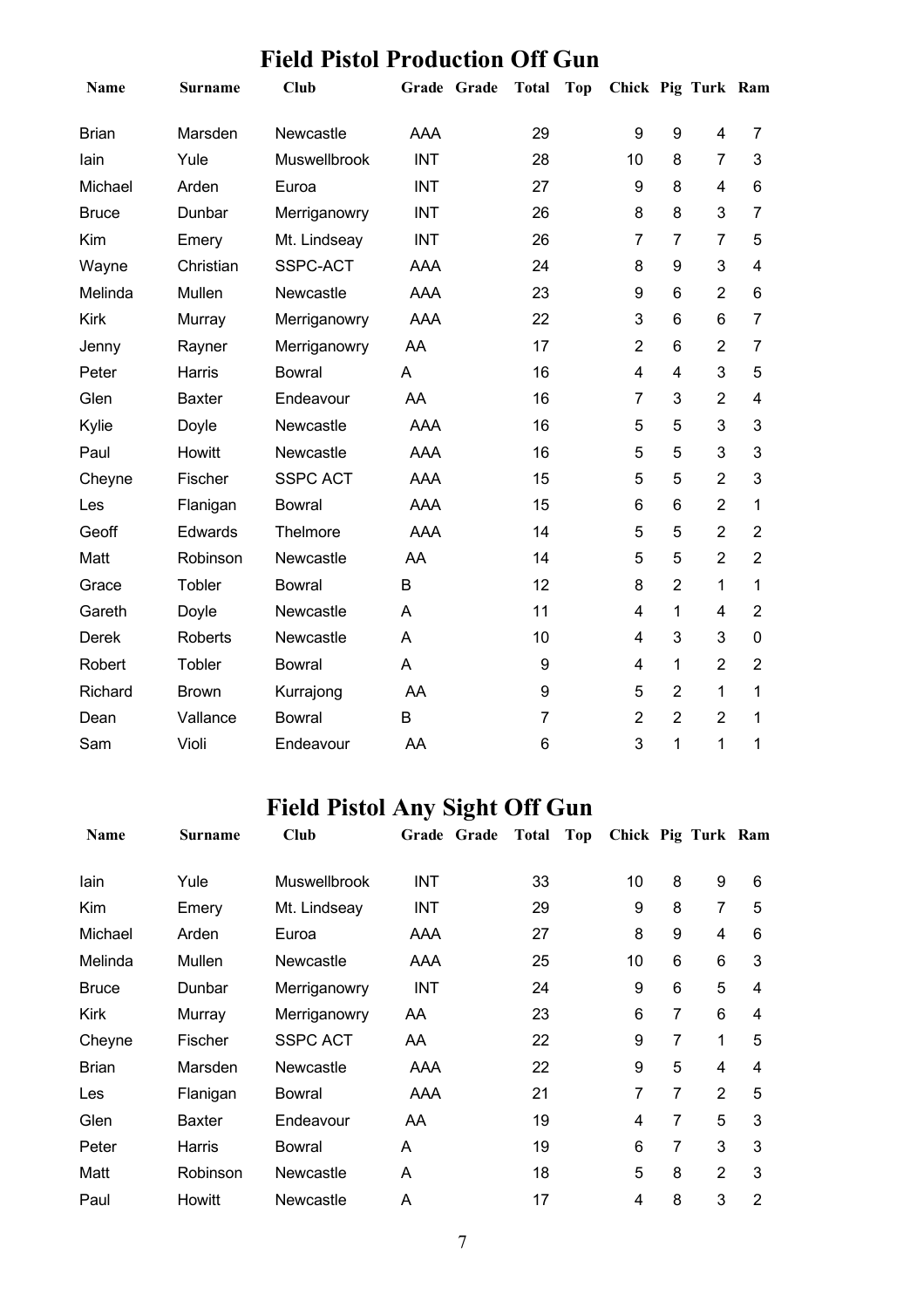| Grace   | Tobler         | Bowral       | B  | 17 | 8 | 4              | 3 | 2 |
|---------|----------------|--------------|----|----|---|----------------|---|---|
| Jenny   | Rayner         | Merriganowry | AA | 17 |   | 6              | 2 | 2 |
| Robert  | Tobler         | Bowral       | в  | 17 |   |                | 2 |   |
| Geoff   | Edwards        | Thelmore     | AA | 15 | 4 | 6              | 1 | 4 |
| Richard | <b>Brown</b>   | Kurrajong    | AA | 14 | 5 | 3              | 4 | 2 |
| Gareth  | Doyle          | Newcastle    | B  | 13 | 6 | $\overline{4}$ |   | 2 |
| Derek   | <b>Roberts</b> | Newcastle    | B  | 6  | 3 | 2              | 0 |   |
| Sam     | Violi          | Endeavour    | А  | 4  | 2 | 2              | 0 | 0 |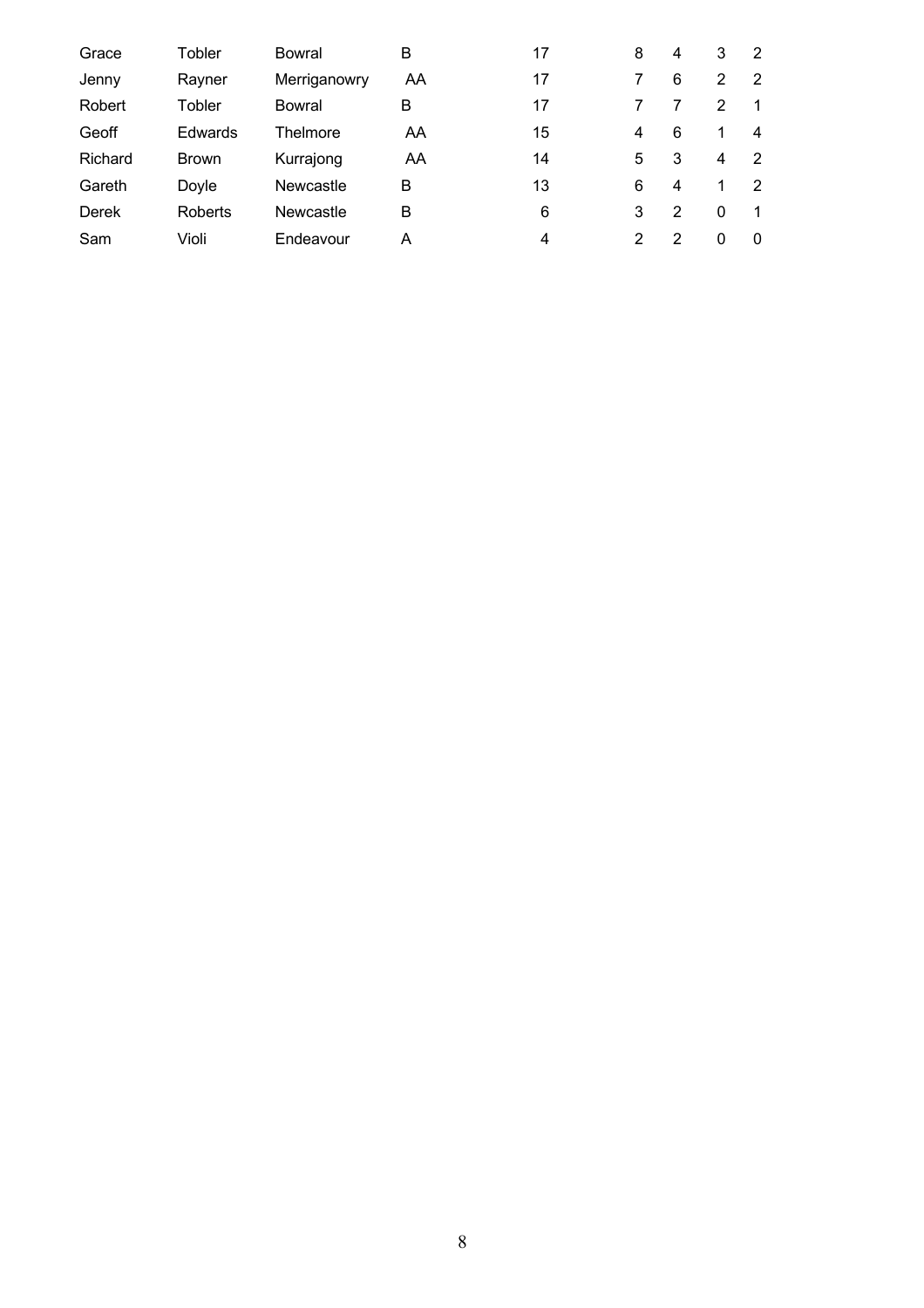#### **100m Production**

| Name         |            | <b>Surname</b> | Club            | Grade Total Shoot |                | <b>Chick</b>     | Pig                     | Turk Ram                |                |
|--------------|------------|----------------|-----------------|-------------------|----------------|------------------|-------------------------|-------------------------|----------------|
| Grade        | <b>INT</b> |                |                 |                   |                |                  |                         |                         |                |
| lain         |            | Yule           | Muswellbrook    | 39                | 1              | 10               | 10                      | 9                       | 10             |
| Cheyne       |            | Fischer        | <b>SSPC ACT</b> | 39                | $\overline{2}$ | 10               | 10                      | 9                       | 10             |
| Kim          |            | Emery          | Mt. Lindseay    | 39                | 3              | 10               | 10                      | 9                       | 10             |
| <b>Bruce</b> |            | Dunbar         | Merriganowry    | 38                |                | 10               | 9                       | 10                      | 9              |
| Michael      |            | Arden          | Euroa           | 38                |                | 10               | 10                      | 10                      | 8              |
| Wayne        |            | Christian      | SSPC-ACT        | 37                |                | 10               | 10                      | 8                       | 9              |
| Les          |            | Flanigan       | <b>Bowral</b>   | 33                |                | $\boldsymbol{9}$ | 9                       | 6                       | 9              |
| Kirk         |            | Murray         | Merriganowry    | 32                |                | 9                | 10                      | 8                       | 5              |
| Richard      |            | <b>Brown</b>   | Kurrajong       | 23                |                | 5                | 5                       | 9                       | 4              |
| Grade        | <b>AAA</b> |                |                 |                   |                |                  |                         |                         |                |
| Melinda      |            | Mullen         | Newcastle       | 35                |                | 10               | 9                       | 10                      | 6              |
| Geoff        |            | Edwards        | Thelmore        | 32                |                | 10               | 9                       | $\overline{7}$          | 6              |
| Lucy         |            | <b>Broch</b>   | Merriganowry    | 29                |                | 8                | 9                       | 6                       | 6              |
| <b>Brian</b> |            | Marsden        | Newcastle       | 27                |                | 8                | 8                       | 9                       | $\mathbf{2}$   |
| Glen         |            | <b>Baxter</b>  | Endeavour       | 22                |                | 6                | 8                       | 3                       | 5              |
| Grade        | AA         |                |                 |                   |                |                  |                         |                         |                |
| Matt         |            | Robinson       | Newcastle       | 28                |                | 5                | 10                      | 8                       | 5              |
| Derek        |            | <b>Roberts</b> | Newcastle       | 24                |                | 9                | 5                       | 5                       | 5              |
| Rod          |            | Pascoe         | <b>Bowral</b>   | 21                |                | 9                | 6                       | 5                       | 1              |
| Paul         |            | Davies         | SSPC-ACT        | 9                 |                | $\overline{2}$   | 1                       | $\overline{2}$          | 4              |
| Sam          |            | Violi          | Endeavour       | 6                 |                | 3                | $\overline{2}$          | $\pmb{0}$               | 1              |
| Grade        | В          |                |                 |                   |                |                  |                         |                         |                |
| Scott        |            | Himsley        | <b>Bowral</b>   | 19                |                | 8                | 5                       | 5                       | 1              |
| Peter        |            | Carter         | <b>Bowral</b>   | 15                |                | 4                | 4                       | 4                       | 3              |
| Gareth       |            | Doyle          | Newcastle       | 15                |                | 5                | 3                       | $\overline{\mathbf{4}}$ | 3              |
| Grace        |            | Tobler         | <b>Bowral</b>   | 10                |                | 5                | $\overline{\mathbf{c}}$ | 1                       | $\overline{c}$ |
| Mary         |            | Tobler         | <b>Bowral</b>   | 10                |                | 3                | 5                       | 0                       | 2              |
| Robert       |            | Tobler         | <b>Bowral</b>   | 8                 |                | 3                | $\overline{2}$          | $\overline{2}$          | 1              |
| Peter        |            | Harris         | <b>Bowral</b>   | $\overline{7}$    |                | 4                | 0                       | 1                       | 2              |
| Annie        |            | Tobler         | <b>Bowral</b>   | 5                 |                | $\overline{2}$   | 2                       | 1                       | 0              |
| Kylie        |            | Doyle          | Newcastle       | 1                 |                | 1                | 0                       | $\pmb{0}$               | 0              |

#### **100m Revolver**

| <b>Name</b>  | Surname      | <b>Club</b>     |    | <b>Grade Total Shoot</b> | Chick | Pig | Turk Ram |   |
|--------------|--------------|-----------------|----|--------------------------|-------|-----|----------|---|
| Grade        | INT          |                 |    |                          |       |     |          |   |
| lain         | Yule         | Muswellbrook    | 38 |                          | 10    | 10  | 9        | 9 |
| Cheyne       | Fischer      | <b>SSPC ACT</b> | 37 | 2                        | 10    | 10  | 8        | 9 |
| Michael      | Arden        | Euroa           | 37 | 3                        | 10    | 10  | 8        | 9 |
| <b>Bruce</b> | Dunbar       | Merriganowry    | 37 | 4                        | 10    | 10  | 8        | 9 |
| Kim          | Emery        | Mt. Lindseay    | 35 |                          | 10    | 9   |          | 9 |
| Les          | Flanigan     | Bowral          | 33 |                          | 8     | 10  |          | 8 |
| Richard      | <b>Brown</b> | Kurrajong       | 32 |                          | 9     | 9   | 8        | 6 |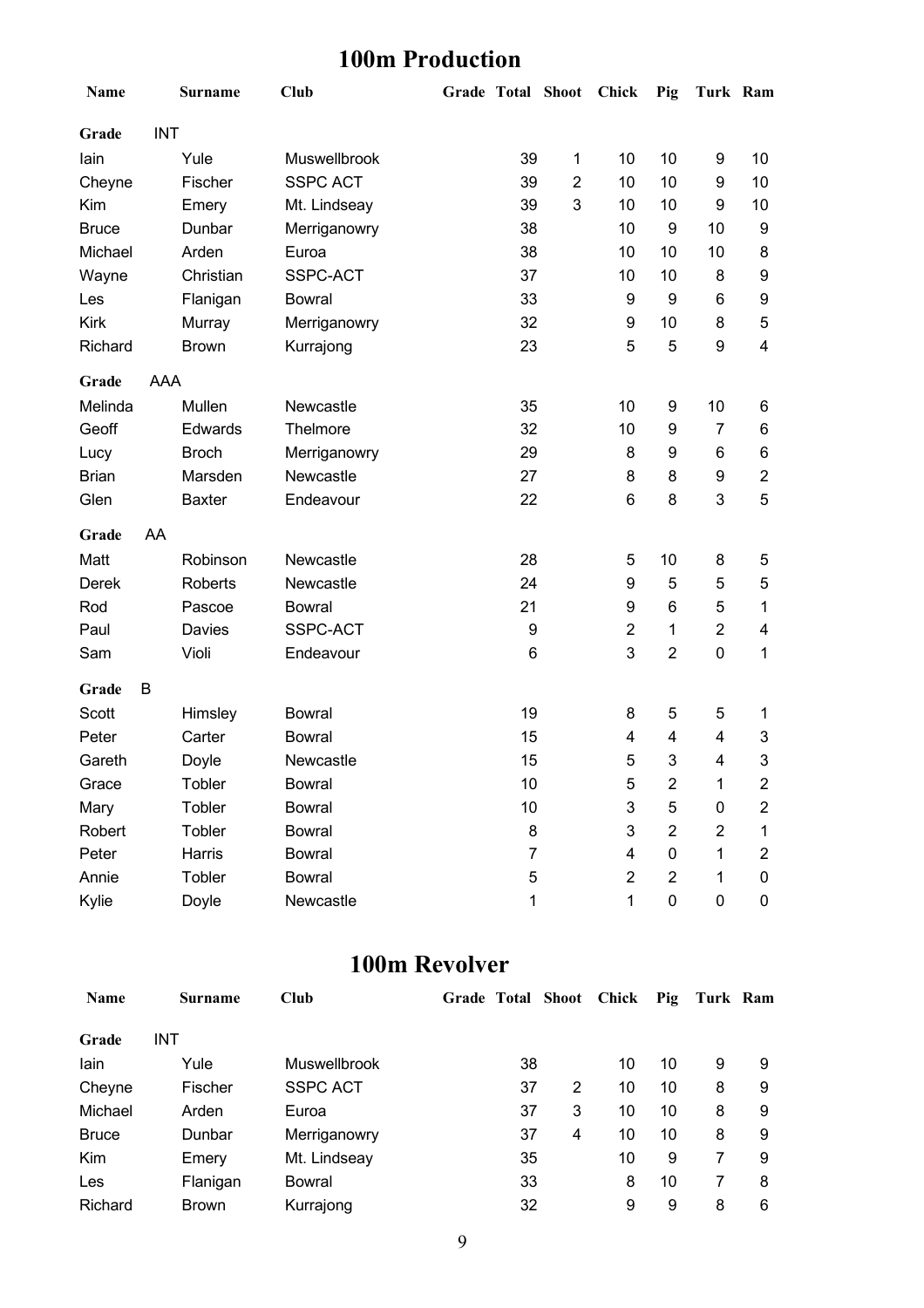| Grade        | AAA |                |               |                  |                 |                         |                           |                           |
|--------------|-----|----------------|---------------|------------------|-----------------|-------------------------|---------------------------|---------------------------|
| Melinda      |     | Mullen         | Newcastle     | 35               | 10              | 10                      | 8                         | 7                         |
| Geoff        |     | Edwards        | Thelmore      | 28               | 8               | 10                      | 5                         | 5                         |
| <b>Brian</b> |     | Marsden        | Newcastle     | 26               | 9               | 8                       | $\overline{\mathbf{4}}$   | $\sqrt{5}$                |
| Lucy         |     | <b>Broch</b>   | Merriganowry  | 25               | 9               | 8                       | 5                         | $\mathbf 3$               |
| <b>Kirk</b>  |     | Murray         | Merriganowry  | 24               | 5               | 8                       | 5                         | $\,6\,$                   |
| Glen         |     | <b>Baxter</b>  | Endeavour     | 21               | $6\phantom{1}6$ | $\overline{7}$          | $\overline{\mathbf{4}}$   | $\overline{\mathbf{4}}$   |
| Grade        | AA  |                |               |                  |                 |                         |                           |                           |
| Paul         |     | Howitt         | Newcastle     | 28               | 10              | $\overline{7}$          | 6                         | 5                         |
| Rod          |     | Pascoe         | <b>Bowral</b> | 20               | 8               | $\overline{7}$          | $\overline{2}$            | 3                         |
| <b>Derek</b> |     | <b>Roberts</b> | Newcastle     | 18               | 6               | 6                       | $\overline{2}$            | $\overline{\mathbf{4}}$   |
| Matt         |     | Robinson       | Newcastle     | 14               | 6               | $\overline{7}$          | 1                         | $\mathbf 0$               |
| Sam          |     | Violi          | Endeavour     | 11               | $\overline{4}$  | $\overline{2}$          | $\overline{\mathcal{A}}$  | $\mathbf 1$               |
| Paul         |     | Davies         | SSPC-ACT      | 10               | $\overline{2}$  | $\overline{\mathbf{4}}$ | 1                         | 3                         |
| Grade        | Α   |                |               |                  |                 |                         |                           |                           |
| Dean         |     | Vallance       | <b>Bowral</b> | 20               | 5               | 7                       | $6\phantom{1}$            | $\boldsymbol{2}$          |
| Grade        | B   |                |               |                  |                 |                         |                           |                           |
| Gareth       |     | Doyle          | Newcastle     | 22               | 9               | 8                       | $\ensuremath{\mathsf{3}}$ | $\overline{2}$            |
| Scott        |     | Himsley        | <b>Bowral</b> | 17               | 8               | 5                       | 1                         | $\ensuremath{\mathsf{3}}$ |
| Peter        |     | Carter         | <b>Bowral</b> | 16               | 6               | 6                       | 4                         | $\mathbf 0$               |
| Peter        |     | Harris         | <b>Bowral</b> | 15               | 3               | $\overline{7}$          | 1                         | 4                         |
| Annie        |     | Tobler         | <b>Bowral</b> | 12               | 6               | 4                       | $\boldsymbol{0}$          | $\overline{2}$            |
| Grace        |     | Tobler         | <b>Bowral</b> | $\boldsymbol{9}$ | 4               | 3                       | $\overline{2}$            | $\pmb{0}$                 |
| Robert       |     | Tobler         | <b>Bowral</b> | 8                | $\overline{2}$  | $\overline{2}$          | $\overline{2}$            | $\boldsymbol{2}$          |
| Mary         |     | Tobler         | <b>Bowral</b> | 3                | $\mathbf 0$     | $\overline{2}$          | $\mathbf 0$               | $\mathbf 1$               |
| Kylie        |     | Doyle          | Newcastle     | $\pmb{0}$        | $\overline{0}$  | $\mathbf 0$             | $\mathbf 0$               | $\mathbf 0$               |

## **100m Standing**

| Name         | <b>Surname</b> | Club          | Grade Total<br><b>Break</b> | <b>Shoot</b><br>Off | Chick | Pig            | Turk Ram       |                |
|--------------|----------------|---------------|-----------------------------|---------------------|-------|----------------|----------------|----------------|
| Grade        | <b>INT</b>     |               |                             |                     |       |                |                |                |
| <b>Bruce</b> | Dunbar         | Merriganowry  |                             | 27                  | 9     | 8              | 4              | 6              |
| Melinda      | Mullen         | Newcastle     |                             | 27                  | 8     | 6              | 8              | 5              |
| Kim          | Emery          | Mt. Lindseay  |                             | 25                  | 8     | 7              | 4              | 6              |
| lain         | Yule           | Muswellbrook  |                             | 24                  | 6     | 8              | 3              | 7              |
| Grade        | AAA            |               |                             |                     |       |                |                |                |
| <b>Brian</b> | Marsden        | Newcastle     |                             | 26                  | 6     | 8              | 6              | 6              |
| Michael      | Arden          | Euroa         |                             | 24                  | 10    | 7              | 3              | 4              |
| Wayne        | Christian      | SSPC-ACT      |                             | 23                  | 6     | 6              | 4              | 7              |
| Les          | Flanigan       | <b>Bowral</b> |                             | 23                  | 6     | 7              | 6              | 4              |
| Rod          | Pascoe         | <b>Bowral</b> |                             | 20                  | 8     | 7              | $\overline{2}$ | 3              |
| Glen         | <b>Baxter</b>  | Endeavour     |                             | 18                  | 7     | 5              | 3              | 3              |
| Kirk         | Murray         | Merriganowry  |                             | 16                  | 5     | 6              | 3              | $\overline{2}$ |
| Matt         | Robinson       | Newcastle     |                             | 15                  | 3     | 6              | $\overline{2}$ | 4              |
| Geoff        | <b>Edwards</b> | Thelmore      |                             | 14                  | 4     | $\overline{7}$ | 1              | $\overline{2}$ |
| Lucy         | Broch          | Merriganowry  |                             | 14                  | 5     | 5              | $\mathbf{3}$   | 1              |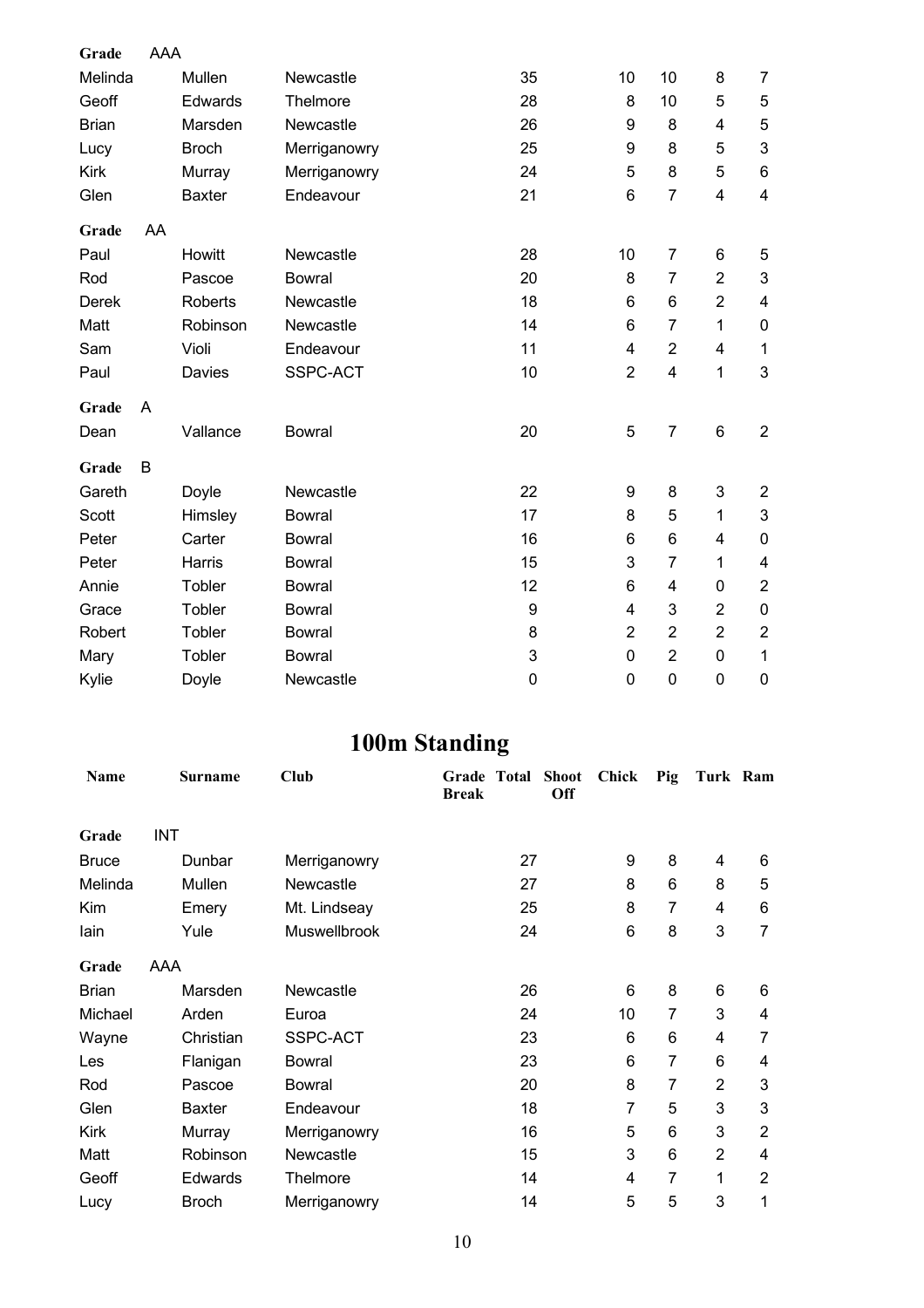| Grade   | AA |              |                 |    |                |                |                |                |
|---------|----|--------------|-----------------|----|----------------|----------------|----------------|----------------|
| Cheyne  |    | Fischer      | <b>SSPC ACT</b> | 18 | 6              | 6              | 3              | 3              |
| Paul    |    | Howitt       | Newcastle       | 16 | 3              | 8              | $\overline{2}$ | 3              |
| Richard |    | <b>Brown</b> | Kurrajong       | 11 | 4              | 3              | 3              | 1              |
| Paul    |    | Davies       | SSPC-ACT        | 10 | $\overline{2}$ | 3              | 2              | 3              |
| Sam     |    | Violi        | Endeavour       | 5  | 4              | $\pmb{0}$      | 0              | 1              |
| Grade   | A  |              |                 |    |                |                |                |                |
| Kathy   |    | Tobler       | <b>Bowral</b>   | 17 | 5              | 5              | 4              | 3              |
| Scott   |    | Himsley      | <b>Bowral</b>   | 11 | 4              | 4              | $\overline{2}$ | 1              |
| Peter   |    | Harris       | <b>Bowral</b>   | 9  | 4              | 1              | 3              | 1              |
| Annie   |    | Tobler       | <b>Bowral</b>   | 7  | $\overline{2}$ | 1              | 3              | 1              |
| Jacqui  |    | Bannister    | <b>Bowral</b>   | 7  | 5              | 1              | 1              | 0              |
| Derek   |    | Roberts      | Newcastle       | 6  | 3              | 1              | 1              | 1              |
| Peter   |    | Carter       | <b>Bowral</b>   | 6  | 3              | $\overline{2}$ | 1              | 0              |
| Grace   |    | Tobler       | <b>Bowral</b>   | 5  | 1              | 1              | 1              | $\overline{2}$ |
| Grade   | B  |              |                 |    |                |                |                |                |
| Robert  |    | Tobler       | <b>Bowral</b>   | 14 | 4              | 5              | 3              | $\overline{2}$ |
| Gareth  |    | Doyle        | Newcastle       | 7  | 5              | 1              | 1              | 0              |
| Mary    |    | Tobler       | <b>Bowral</b>   | 4  | 1              | 1              | 0              | $\overline{2}$ |
| Dean    |    | Vallance     | <b>Bowral</b>   | 4  | 1              | $\overline{2}$ | 0              | 1              |
| Kylie   |    | Doyle        | Newcastle       | 0  | 0              | 0              | 0              | $\pmb{0}$      |

#### **100m Unlimited**

| Name         | <b>Surname</b> | <b>Club</b>     | Grade Total Shoot |    | <b>Chick</b>   | Pig            | Turk Ram       |                |
|--------------|----------------|-----------------|-------------------|----|----------------|----------------|----------------|----------------|
| Grade        | <b>INT</b>     |                 |                   |    |                |                |                |                |
| Kim          | Emery          | Mt. Lindseay    |                   | 31 | 9              | 10             | 5              | $\overline{7}$ |
| Grade        | AAA            |                 |                   |    |                |                |                |                |
| lain         | Yule           | Muswellbrook    |                   | 37 | 10             | 9              | 8              | 10             |
| Michael      | Arden          | Euroa           |                   | 35 | 10             | 9              | 8              | 8              |
| Cheyne       | Fischer        | <b>SSPC ACT</b> |                   | 31 | 10             | 8              | 5              | 8              |
| Richard      | <b>Brown</b>   | Kurrajong       |                   | 25 | $\overline{7}$ | 8              | 4              | 6              |
| <b>Bruce</b> | Dunbar         | Merriganowry    |                   | 18 | $\overline{7}$ | 9              | $\overline{2}$ | $\pmb{0}$      |
| Grade        | AA             |                 |                   |    |                |                |                |                |
| Melinda      | Mullen         | Newcastle       |                   | 29 | 9              | $\overline{7}$ | 6              | 7              |
| Lucy         | <b>Broch</b>   | Merriganowry    |                   | 25 | 10             | 5              | 4              | 6              |
| Geoff        | Edwards        | Thelmore        |                   | 23 | $\overline{7}$ | 8              | 3              | $\mathbf 5$    |
| <b>Kirk</b>  | Murray         | Merriganowry    |                   | 21 | 5              | 6              | 5              | $\mathbf 5$    |
| <b>Brian</b> | Marsden        | Newcastle       |                   | 19 | 8              | 3              | $\overline{2}$ | 6              |
| Paul         | Howitt         | Newcastle       |                   | 18 | 6              | 7              | 3              | $\overline{2}$ |
| Rod          | Pascoe         | <b>Bowral</b>   |                   | 15 | 5              | 4              | 5              | 1              |
| Grade        | A              |                 |                   |    |                |                |                |                |
| Les          | Flanigan       | <b>Bowral</b>   |                   | 22 | 9              | 8              | $\overline{2}$ | 3              |
| Matt         | Robinson       | Newcastle       |                   | 19 | 6              | 5              | 4              | 4              |
| Derek        | Roberts        | Newcastle       |                   | 15 | 5              | 4              | $\overline{2}$ | 4              |
| Glen         | <b>Baxter</b>  | Endeavour       |                   | 11 | 4              | 5              | 1              | 1              |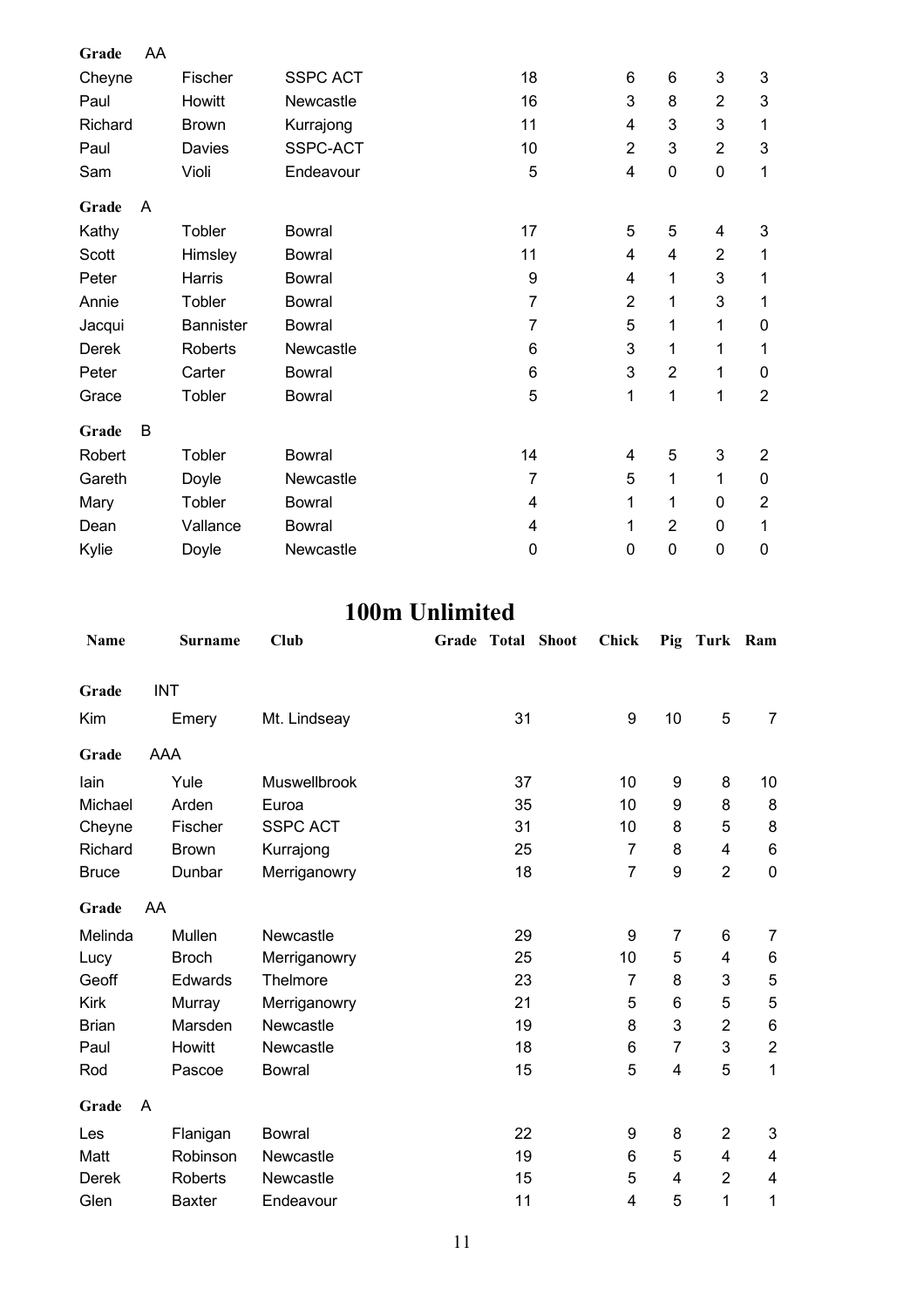#### **Grade** B Dean Vallance Bowral 12 4 5 0 3 Gareth Doyle Newcastle 19 3 6 0 0 Peter Carter Bowral 7 3 2 1 1 Annie Tobler Bowral 3 3 0 0 0 Grace Tobler Bowral 2 0 1 0 1 Mary Tobler Bowral 1 0 0 0 1 Kylie Doyle Newcastle 0 0 0 0 0 Sam Violi Endeavour 0 0 0 0 0 0

#### **Field Pistol Production**

| <b>Name</b>  |            | <b>Surname</b> | <b>Club</b>     |    |                  | Grade Total Shoot | Chick          | Pig                     | Turk Ram                |                         |
|--------------|------------|----------------|-----------------|----|------------------|-------------------|----------------|-------------------------|-------------------------|-------------------------|
| Grade        | <b>INT</b> |                |                 |    |                  |                   |                |                         |                         |                         |
| lain         |            | Yule           | Muswellbrook    | 28 |                  | 10                | 8              | $\overline{7}$          | 3                       |                         |
| Michael      |            | Arden          | Euroa           | 27 |                  | 9                 | 8              | $\overline{\mathbf{4}}$ | 6                       |                         |
| <b>Bruce</b> |            | Dunbar         | Merriganowry    | 26 |                  |                   | 8              | 8                       | 3                       | $\overline{7}$          |
| Kim          |            | Emery          | Mt. Lindseay    | 26 |                  |                   | $\overline{7}$ | $\overline{7}$          | $\overline{7}$          | 5                       |
| Grade        | <b>AAA</b> |                |                 |    |                  |                   |                |                         |                         |                         |
| <b>Brian</b> |            | Marsden        | Newcastle       |    | 29               |                   | 9              | 9                       | 4                       | 7                       |
| Wayne        |            | Christian      | SSPC-ACT        |    | 24               |                   | 8              | 9                       | 3                       | $\overline{\mathbf{4}}$ |
| Melinda      |            | Mullen         | Newcastle       |    | 23               |                   | 9              | 6                       | $\overline{2}$          | 6                       |
| <b>Kirk</b>  |            | Murray         | Merriganowry    |    | 22               |                   | 3              | 6                       | 6                       | $\overline{7}$          |
| Kylie        |            | Doyle          | Newcastle       |    | 16               |                   | 5              | 5                       | 3                       | 3                       |
| Paul         |            | Howitt         | Newcastle       |    | 16               |                   | 5              | 5                       | 3                       | 3                       |
| Cheyne       |            | Fischer        | <b>SSPC ACT</b> |    | 15               |                   | 5              | 5                       | $\overline{2}$          | 3                       |
| Les          |            | Flanigan       | <b>Bowral</b>   |    | 15               |                   | 6              | 6                       | $\overline{2}$          | $\mathbf{1}$            |
| Geoff        |            | Edwards        | Thelmore        |    | 14               |                   | 5              | 5                       | $\overline{2}$          | $\overline{2}$          |
| Grade        | AA         |                |                 |    |                  |                   |                |                         |                         |                         |
| Jenny        |            | Rayner         | Merriganowry    |    | 17               |                   | $\overline{2}$ | 6                       | $\overline{2}$          | 7                       |
| Glen         |            | <b>Baxter</b>  | Endeavour       |    | 16               |                   | $\overline{7}$ | 3                       | $\overline{2}$          | $\overline{\mathbf{4}}$ |
| Matt         |            | Robinson       | Newcastle       |    | 14               |                   | 5              | 5                       | $\overline{2}$          | $\overline{2}$          |
| Richard      |            | <b>Brown</b>   | Kurrajong       |    | $\boldsymbol{9}$ |                   | 5              | $\overline{2}$          | 1                       | 1                       |
| Sam          |            | Violi          | Endeavour       |    | $6\phantom{1}6$  |                   | 3              | 1                       | 1                       | 1                       |
| Grade        | A          |                |                 |    |                  |                   |                |                         |                         |                         |
| Peter        |            | Harris         | <b>Bowral</b>   |    | 16               |                   | 4              | $\overline{4}$          | 3                       | 5                       |
| Gareth       |            | Doyle          | Newcastle       |    | 11               |                   | 4              | 1                       | $\overline{\mathbf{4}}$ | $\overline{2}$          |
| Derek        |            | <b>Roberts</b> | Newcastle       |    | 10               |                   | 4              | 3                       | 3                       | $\pmb{0}$               |
| Robert       |            | Tobler         | <b>Bowral</b>   |    | 9                |                   | 4              | 1                       | $\overline{2}$          | $\overline{2}$          |
| Grade        | B          |                |                 |    |                  |                   |                |                         |                         |                         |
| Grace        |            | Tobler         | <b>Bowral</b>   |    | 12               |                   | 8              | $\boldsymbol{2}$        | 1                       | 1                       |
| Dean         |            | Vallance       | <b>Bowral</b>   |    | $\overline{7}$   |                   | $\overline{2}$ | $\overline{2}$          | $\overline{2}$          | $\mathbf{1}$            |